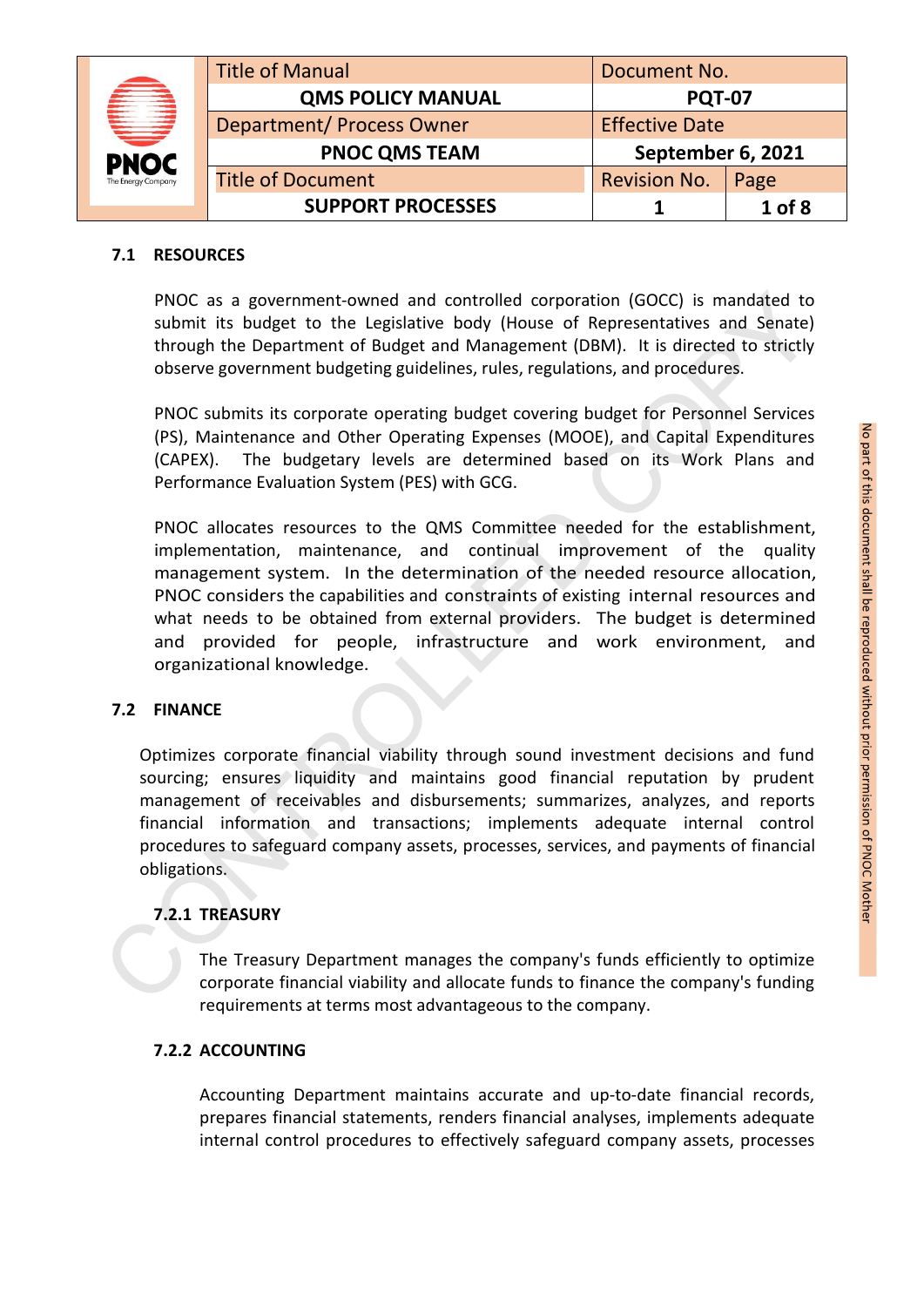| Ê<br>ب<br>پ        | <b>Title of Manual</b>    | Document No.          |            |
|--------------------|---------------------------|-----------------------|------------|
|                    | <b>QMS POLICY MANUAL</b>  | <b>PQT-07</b>         |            |
|                    | Department/ Process Owner | <b>Effective Date</b> |            |
| <b>PNOC</b>        | <b>PNOC QMS TEAM</b>      | September 6, 2021     |            |
| The Energy Company | <b>Title of Document</b>  | <b>Revision No.</b>   | Page       |
|                    | <b>SUPPORT PROCESSES</b>  |                       | $2$ of $8$ |

payments of financial obligations, and provides other accounting and financial services.

#### **7.3 ADMINISTRATIVE SERVICES**

Ensures that PNOC has a dedicated and competent workforce capable of enabling PNOC to fulfill its mandate and achieve its targets; develops and implements human resource (HR) policies, systems, processes, and programs.

#### **7.3.1 PERSONNEL SERVICES**

terms of personnel actions and other human resource policies, rules and regulations. It is mandated to strictly observe pertinent rules and regulations related to human resources in the public sector.

As a GOCC it has an approved table of organization, and an approved plantilla of positions with the corresponding salary grade and equivalent compensation, as mandated under RA No.6758 otherwise known as the "Salary Standardization Law".

7.3.1 PERSONNEL SERVICES<br>
PNOC as a GOCC with original charter is covered by the civil service law and rules in<br>
terms of personnel actions and other human resource policies, rules and regulations.<br>
It is mandated to stri Personnel Services Division, under the Administrative Services Department, manages the Recruitment/Selection and Promotion and all other personnel actions are governed by Competency-Based Human Resource System (CBHRS) and covered by appropriate civil service rules and regulations. Details of the processes are discussed under the Personnel Services Manual.

Personnel competence shall be enhanced through the appropriate training and other development interventions. These are determined through the accomplishment of the Individual Development Plan (IDP) by both the supervisors and staff. Training needs are identified based on the job requirements, previous performance, and other developmental needs. The detailed process of the competence and training requirement are shown in the Personnel Services Division procedures. 7.3 ADMINISTRATIVE SERVICES<br>
Ensures that PNOC has a dedicated and competent workforce capable of enabling<br>
PNOC to fulfill its mandate and achieve its targets; develops and implements human<br>
resource (HR) policies, system

PNOC shall continuously conduct QMS awareness training for its employees, suppliers, service providers, and other interested parties. Records of these activities shall be maintained by the training section under the Personnel Services Division.

Organizational knowledge shall be provided and updated for personnel who need these in their jobs through personnel development, availability of documented information to the authorized users, and archiving of documents and records of the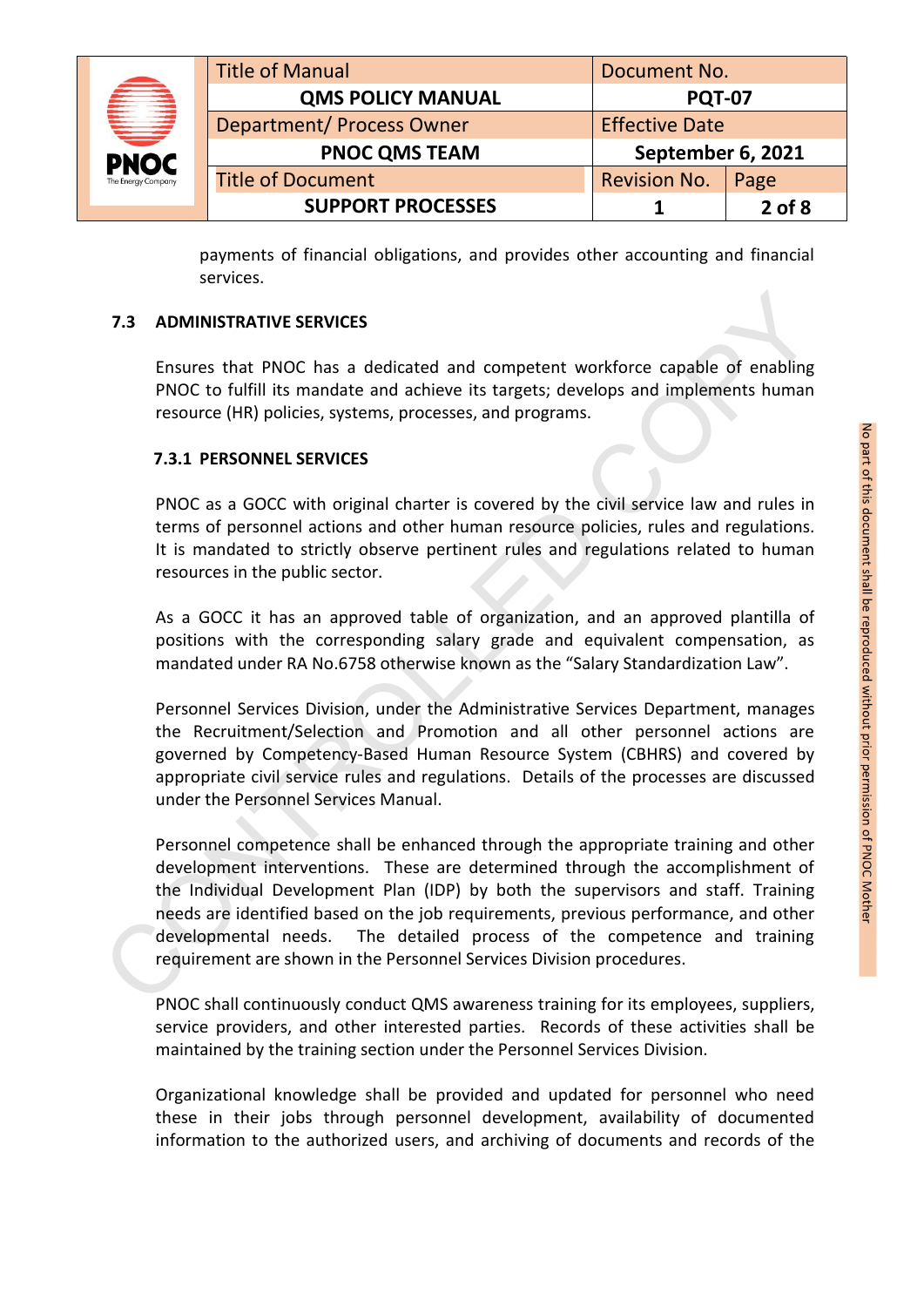|                    | <b>Title of Manual</b>           | Document No.          |        |
|--------------------|----------------------------------|-----------------------|--------|
| A                  | <b>QMS POLICY MANUAL</b>         | <b>PQT-07</b>         |        |
| ₩                  | <b>Department/ Process Owner</b> | <b>Effective Date</b> |        |
| <b>PNOC</b>        | <b>PNOC QMS TEAM</b>             | September 6, 2021     |        |
| The Energy Company | <b>Title of Document</b>         | <b>Revision No.</b>   | Page   |
|                    | <b>SUPPORT PROCESSES</b>         |                       | 3 of 8 |

organization's operations and learning experiences. These shall be protected for the company through suitable means, such as but are not limited to:

- PNOC Code of Ethics, Governance Manual, Employee handbook
- Personnel Development Policy Guidelines
- **•** Employee Separation Procedure
- Document and Records Procedure

# **7.4 INFRASTRUCTURE, MATERIALS AND WORK ENVIRONMENT**

necessary for the operation of its processes and to achieve conformity of services. These are managed by the following:

- PNOC shall determine, provide and maintain the infrastructure and environment<br>
These are managed by the following:<br>
These are managed by the following:<br>
These are managed by the following:<br>
T.4.1 General Services handles 7.4.1 General Services – handles the provision and maintenance of equipment at the Head Office, including shuttles for personnel transportation, communication equipment, building, offices, and grounds, power supply, and plumbing. • PNOC Code of Ethics, Governance Manual, Employee handbook<br>• Personnel Development Policy Guidelines<br>• Employee Separation Procedure<br>• Document and Records Procedure<br>• Document and Records Procedure<br>• Document and Records
	- 7.4.2 Procurement manages the procurement of equipment, materials, and services according to RA 9184 for PNOC's offices and business sites.
	- 7.4.3 Property Management manages material resources of PNOC by proper receiving, monitoring, and inventory
	- 7.4.4 Management Information System (MIS) manages the maintenance of MIS hardware and software, internet facilities, and the security of information

# **7.5 QMS SUPPORT PROCESSES**

# **7.5.1 COMMUNICATION**

# **7.5.1.1 Internal Communication**

PNOC shall ensure that appropriate internal communication processes are established from management to personnel and personnel to the management.

Policies, instructions, and QMS relevant information shall be disseminated in the form of memoranda, QMS procedure, or verbal instructions from the officers, supervisor, staff, and even higher management. Communication channels such as telephone, e-mail, bulletin boards, and group meetings shall be optimized. MANCOM shall have regular meetings, where all concerns including the QMS shall be discussed at least once every quarter or as needed.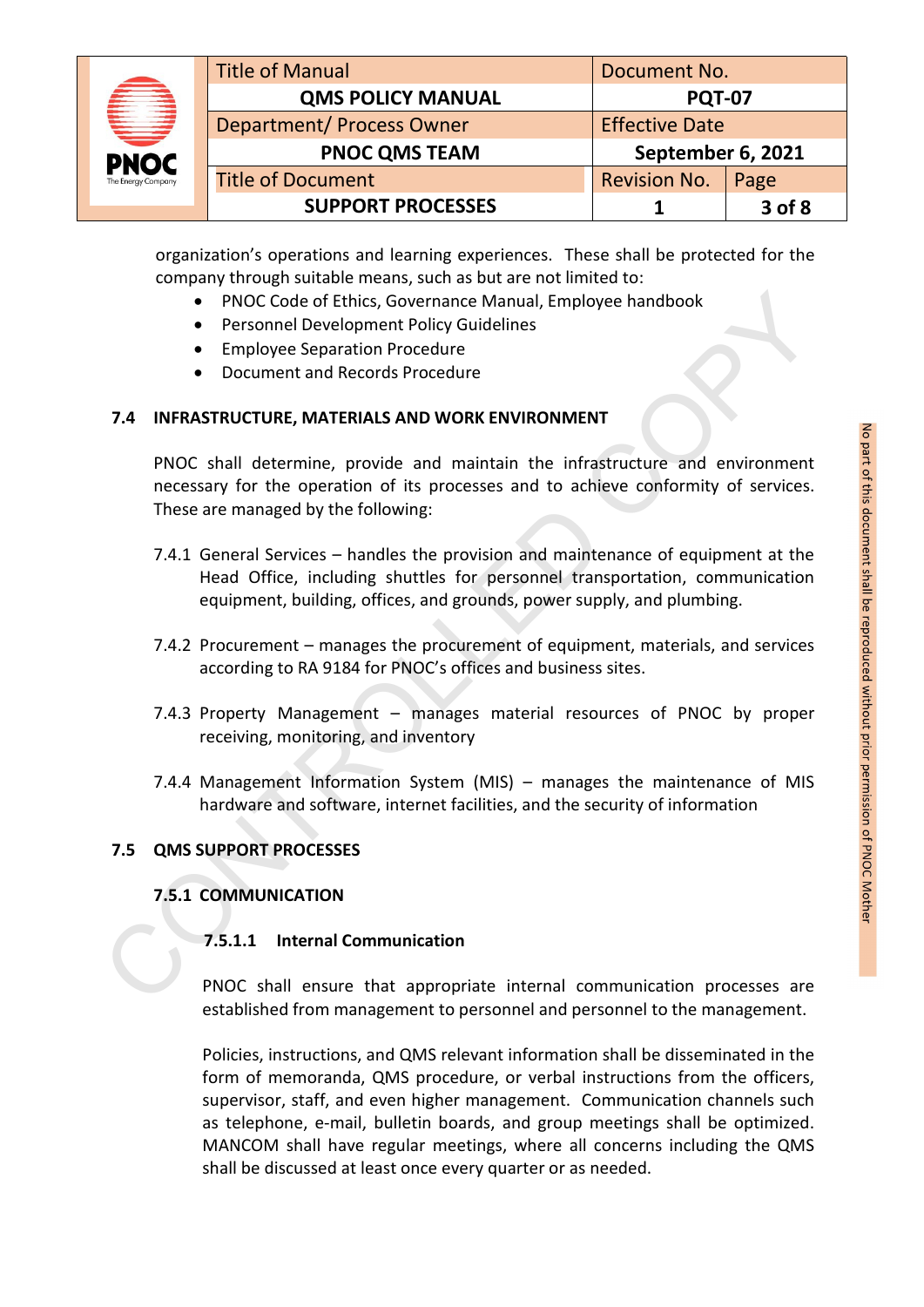|                    | <b>Title of Manual</b>           | Document No.          |        |
|--------------------|----------------------------------|-----------------------|--------|
|                    | <b>QMS POLICY MANUAL</b>         | <b>PQT-07</b>         |        |
| ₩                  | <b>Department/ Process Owner</b> | <b>Effective Date</b> |        |
| <b>PNOC</b>        | <b>PNOC QMS TEAM</b>             | September 6, 2021     |        |
| The Energy Company | <b>Title of Document</b>         | <b>Revision No.</b>   | Page   |
|                    | <b>SUPPORT PROCESSES</b>         |                       | 4 of 8 |

Valid concerns or suggestions for the improvement of the QMS shall be recorded and where appropriate, shall be integrated into the QMS procedures and instructions.

# **7.5.1.2 Customer Communication**

As provided in the context diagram, PNOC customers are its employees,<br>
oversight bodies/agencies, pertinent regulatory bodies, outsourced service<br>
providers. PNOC shall ensure that appropriate communication channels are<br> oversight bodies/agencies, pertinent regulatory bodies, outsourced service providers. PNOC shall ensure that appropriate communication channels are available in order to maintain a mutually beneficial relationship with them. Some of these channels are: recorded and where appropriate, shall be integrated into the QMS procedures<br>
2.5.1.2 Customer Communication<br>
2.5.1.2 Customer Communication<br>
As provided in the context diagram, PNOC customers are its employees<br>
oversight b

- Asset Management Department is in charge of handling inquiries from prospective locators and lessees, reviews the requirements, and processes the contracts.
- Operation Frontliners the Park's Department Manager, ESB's Department Manager, Shift Engineers, and HSSE officers are trained and authorized to handle communication with customers at the operation level.
- PNOC website contains information about PNOC Management, information about the subsidiaries, plans and programs, projects, and other detailed information.
- QMS Committee/ PNOC QMS Team administering the Customer Satisfaction Survey (internal and corporate level)

# **7.5.1.3 External Communication**

Receiving external communications as a matter of company policy shall be handled directly by concerned departments. All Official outbound communications shall be signed by the President and CEO and the three (3) Senior Vice Presidents. Communications addressed to the Board, President and CEO are to be signed by President and CEO, while other communications are signed by the three (3) Senior Vice Presidents. In all instances, the three (3) SVPs shall furnish the signed document/s to the Office of the President and CEO.

Corporate Relations employs effective and creative communication strategies and methods to build and maintain external and internal stakeholder support for PNOC's projects, plans, and programs. They shall formulate and implement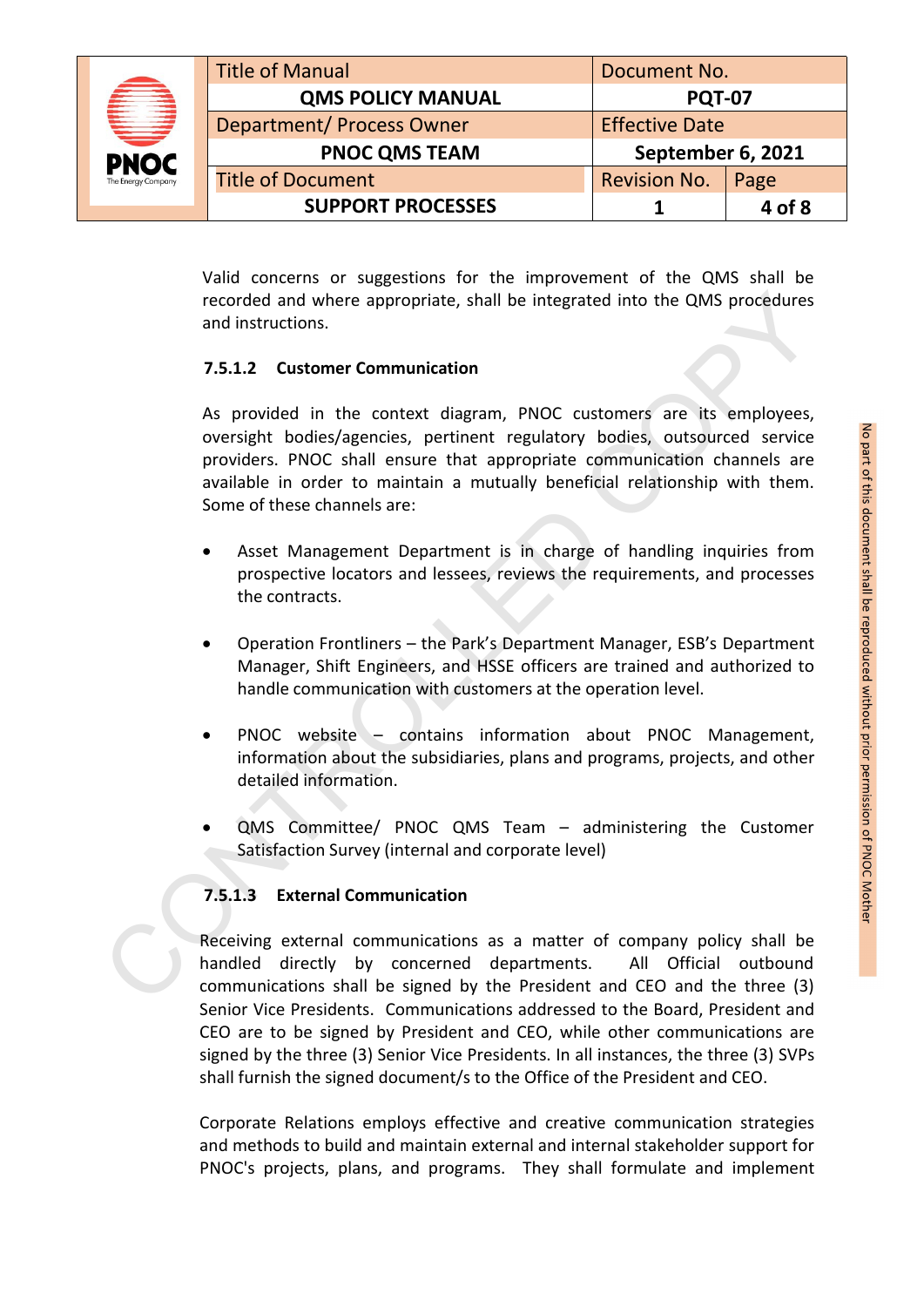|                    | <b>Title of Manual</b>           | Document No.          |        |
|--------------------|----------------------------------|-----------------------|--------|
| A                  | <b>QMS POLICY MANUAL</b>         | <b>PQT-07</b>         |        |
| ₩                  | <b>Department/ Process Owner</b> | <b>Effective Date</b> |        |
| <b>PNOC</b>        | <b>PNOC QMS TEAM</b>             | September 6, 2021     |        |
| The Energy Company | <b>Title of Document</b>         | <b>Revision No.</b>   | Page   |
|                    | <b>SUPPORT PROCESSES</b>         |                       | 5 of 8 |

PNOC's Public Relations Program and Communications Plan, including the communication protocol within the Crisis Management Plan.

Other external communication such as requests for information, interview, or speech, complaints or inquiries relative to PNOC's operations shall be reviewed, validated, answered, and acted upon on acase-to-case basis by the President and CEO.

#### **7.5.2 QMS DOCUMENTATION**

defined as follows:

#### **Level 1 – QMS Policy Manual**

This shall contain PNOC's policy statements in relation to the requirements of ISO 9001:2015. It shall include a description of the QMS scope, as well as the justification for the clause(s) of the ISO 9001 standard which are not applicable to PNOC QMS.

A brief description of the QMS processes and their interaction shall be included in the manual. The manual shall also provide referencing to specific procedures and/ or other documentation that relate to the effective implementation and maintenance of the management system.

#### **Level 2 – PNOC System Procedures and Operating Procedures**

7.5.2 QMS DOCUMENTATION<br>
The documentation structure of the QMS shall be composed of three (3) levels,<br>
defined as follows:<br>
Level 1 – QMS Policy Manual<br>
This shall contain PNOC's policy statements in relation to the requ System Procedures are usually broad and generic, intended to address the management system requirement of the ISO 9001:2015, and as applicable, ISO 14001:2015 and ISO 45001:2018. Operating procedures are authored by respective departments and units. They contain procedures specific to the processes in each department/division/ section. These shall consist of a description of activities and flowcharts. Specific responsibilities and authorities shall be defined. When necessary, reference to procedures within or outside of the department/division/section may be made. Other external communication such as requests for information, interview, or<br>speech, complaints or inquiries relative to PNOC's operations shall be reviewed,<br>validated, answered, and acted upon on a case-to-case basis by t

#### **Level 3 – Support Documents**

These are documents of either internal or external origin used to support the implementation and maintenance of the QMS. These include, but are not limited to, the following:

 **Attachments** – these are documents attached to manuals or procedures to contain additional guidance or information. These may include drawings,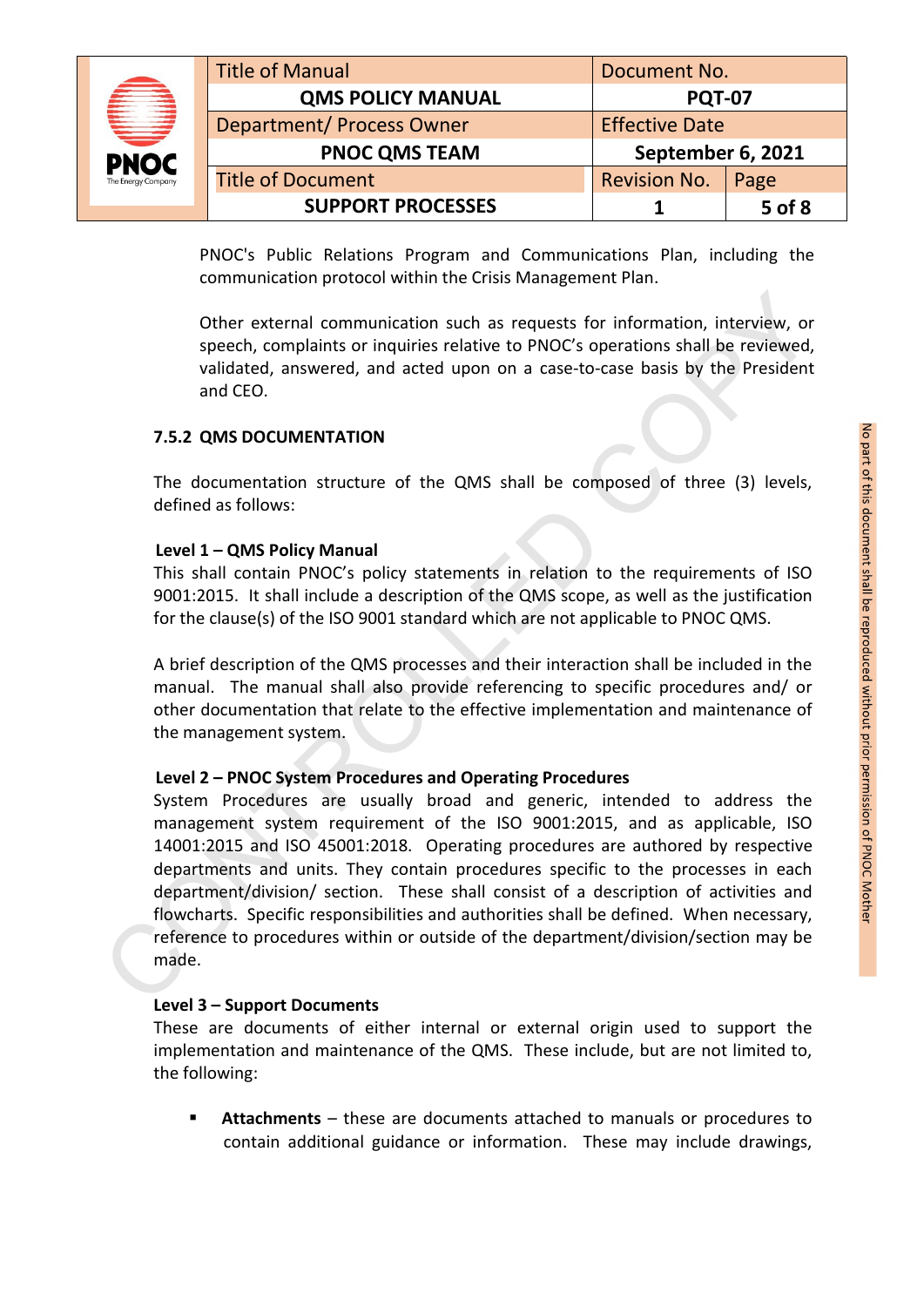|                    | <b>Title of Manual</b>           | Document No.          |        |
|--------------------|----------------------------------|-----------------------|--------|
| ≘                  | <b>QMS POLICY MANUAL</b>         | <b>PQT-07</b>         |        |
| ₩                  | <b>Department/ Process Owner</b> | <b>Effective Date</b> |        |
| <b>PNOC</b>        | <b>PNOC QMS TEAM</b>             | September 6, 2021     |        |
| The Energy Company | <b>Title of Document</b>         | <b>Revision No.</b>   | Page   |
|                    | <b>SUPPORT PROCESSES</b>         |                       | 6 of 8 |

**September 6, 2021 SUPPORT PROCESSES** Revision No. Page **1 6 of 8**

maps, tables, sample forms and templates, and others that may be deemed necessary.

- **Forms -** These are Pro-forma documents referenced in the procedures or instructions where data or information generated from the implementation and maintenance of the IMS shall be recorded.
- **Records** These are documents that are retained to provide evidence of<br>
documentation. These include filled up forms, logbooks and checklists, and<br>
reports. Permits, licenses, certificates, and obsolete documents kept as compliance of the company to the requirements of the above documentation. These include filled up forms, logbooks and checklists, and reports. Permits, licenses, certificates, and obsolete documents kept as references also serve as records.erenced in the procedures or<br>ated from the implementation<br>ained to provide evidence of<br>equirements of the above<br>i, logbooks and checklists, and<br>obsolete documents kept as
- **Laws and Regulations -** These are copies of legislations, regulations, and other requirements applicable to PNOC QMS.
- **Other reference materials –** These may include existing PNOC documents outside of the QMS, reference books, equipment manuals, national and international standards, and others.

# **7.5.3 CONTROL OF DOCUMENTS**

PNOC shall establish and maintain a documented procedure for controlling its QMS documents, both internal and external origin. A document controller shall be designated at the Head Office, the Industrial Park, and the ESB to administer the document control procedure. The procedure shall include provisions such that: rerences also serve as records.<br> **Example 18 and Regulations - These are copies of legisl<br>
other requirements applicable to PNOC QMS.<br>
• Other reference materials – These may include ex<br>
outside of the QMS, reference books** 

- 7.5.4 Documents are approved for adequacy prior to issue;
- 7.5.5 Documents are reviewed, and where necessary, revised and re-approved;
- 7.5.6 The nature of revision in the document is clearly identified;
- 7.5.7 Current versions of relevant documents are available at points of use;
- 7.5.8 Documents remain legible and readily identifiable;
- 7.5.9 Obsolete documents, which are retained for any purpose, are prevented from unintended use through proper marking;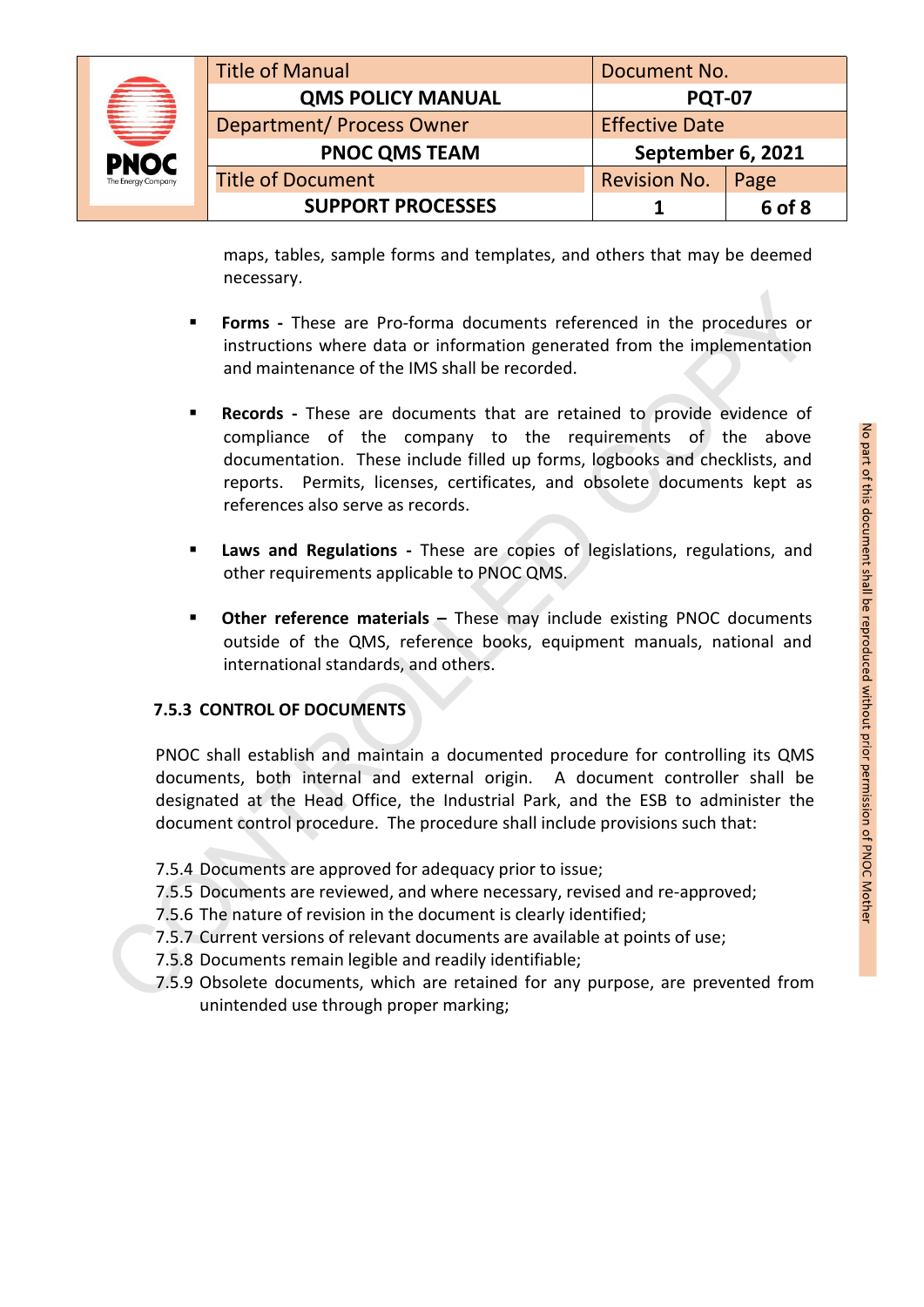|   |                          | <b>Title of Manual</b>           | Document No.          |        |
|---|--------------------------|----------------------------------|-----------------------|--------|
| ≘ | <b>QMS POLICY MANUAL</b> | <b>PQT-07</b>                    |                       |        |
|   | €₹                       | <b>Department/ Process Owner</b> | <b>Effective Date</b> |        |
|   | <b>PNOC</b>              | <b>PNOC QMS TEAM</b>             | September 6, 2021     |        |
|   | The Energy Company       | <b>Title of Document</b>         | <b>Revision No.</b>   | Page   |
|   |                          | <b>SUPPORT PROCESSES</b>         |                       | 7 of 8 |

#### **7.5.10 CONTROL OF RECORDS**

PNOC shall establish and maintain a procedure for the identification, maintenance, storage and retrieval, protection from damage and/ or loss, and disposition after the defined retention period of QMS records.

Adequate records and other documented information shall be maintained to the company's QMS. QMS records include but are not limited to records of planning activities, training, company operations, monitoring and measurement activities, results of audits, and minutes of management reviews. PNOC shall establish and maintain a procedure for the identification, maintenance,<br>strage and retirival, protection from damage and/ or loss, and disposition after the<br>defined retention period of QMS records.<br>Adequate reco

demonstrate conformance to the requirements of ISO 9001:2015, and the needs of<br>the company's QMS: QMS records include but are not limited to records of planning<br>activities, training, company operations, monitoring and meas Each department shall designate a staff responsible for the central filing and archiving of records. A master list of records shall be prepared for immediate reference on the implementation of the records control system. An RDS (Records Disposal Schedule) is maintained by each department.

By the defined archiving period, records will be compiled and turnover to the Records Office for archiving or disposal, as defined in the RDS.

Record retention and disposal shall comply with the requirements of the Republic Act No. 9470 of 2007, "An Act to strengthen the system and administration of Archival records, establishing for the purpose the National Archives of the Philippines and for other purposes", and its Implementing Rules and Regulations.